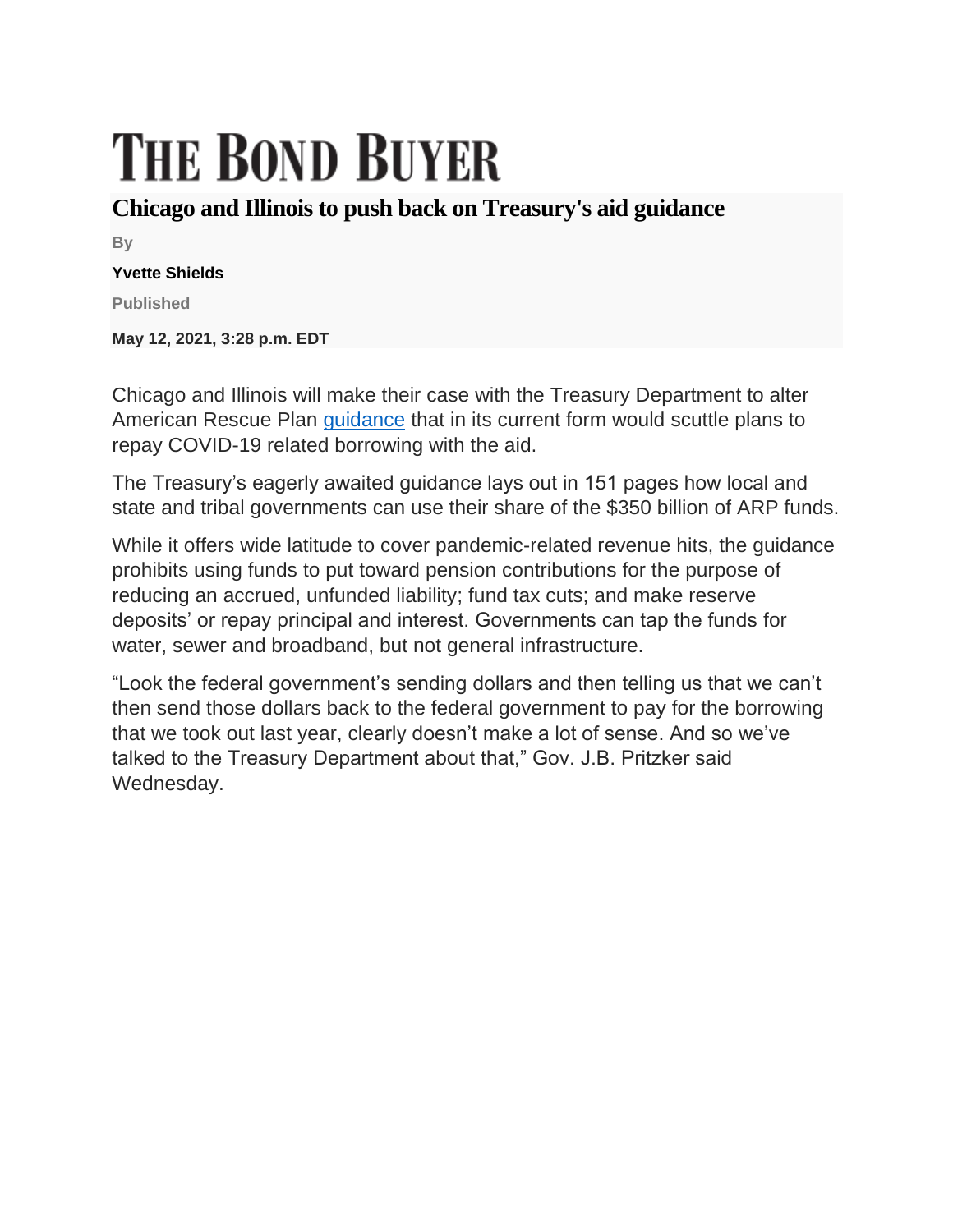

*"I think Illinois has some work to do to convince the federal government that paying off the MLF will fit into guidance," said Eric Kim, head of U.S. state ratings for Fitch Ratings.*

Chicago intended to use its [\\$1.9 billion](https://home.treasury.gov/system/files/136/fiscalrecoveryfunds-metrocitiesfunding1-508A.pdf) first to [repay \\$465 million of borrowing](https://www.bondbuyer.com/news/chicago-pitches-municipal-bond-investors-on-citys-fiscal-prospects) on a one-year line taken out in December to help manage the \$800 million pandemic-related revenue blow to tax collections last year.

Illinois [planned first](https://www.bondbuyer.com/news/illinois-bill-backlog-joins-its-credit-spreads-in-shrinking-to-years-long-lows) to repay about \$2.175 billion that's still outstanding from two financings totaling \$3.2 billion through the Federal Reserve's Municipal Liquidity Facility from its total of [\\$8.1 billion](https://home.treasury.gov/system/files/136/fiscalrecoveryfunds-statefunding1-508A.pdf) of ARP funds along with overdue bills and possibly interfund borrowing.

Plans to pay off the COVID borrowing were welcomed by market participants worried that the two fiscally strapped governments with weak ratings, structural budget gaps and chronic pension woes would loosen the purse strings, but those plans now run afoul of the rules laid out in the "Interim Final Rule."

The city and state aren't ready to shift gears given the 60-day window from Monday's publication date to submit comments that could result in changes.

"The Treasury guidance represents interim rules that have been put out for comment, and the city plans to seek clarification on the guidance as well as provide comment," Mayor Lori Lightfoot's office said in a statement Tuesday.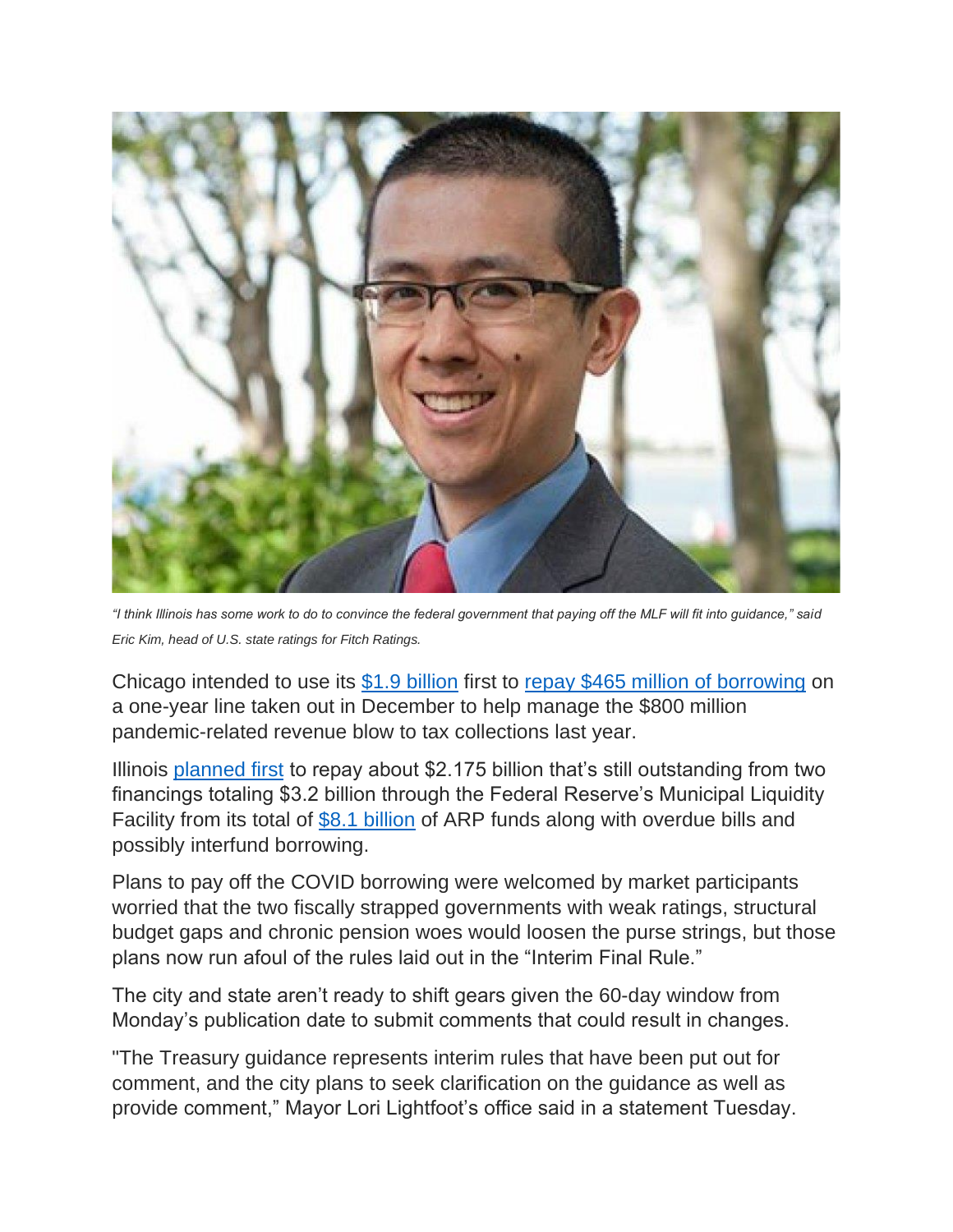The quagmire raised over use of funds provides more of a planning headache for the state as it's scheduled to pass a budget by May 31 for the fiscal year that begins July 1. The city operates on a calendar year and while the short-term borrowing can be paid off early in June it doesn't come due until December. The city and state have several years to use the funds.

"The rules are still being worked on in Washington … and we are in daily communication with the offices at the Treasury Department that are deciding about those rules," Pritzker said Wednesday when asked about the issue at a news conference. "They put out a preliminary rule … and so we're following that trail to make sure that we get everything done that we need to, so we can use those."

"The Dept. of the Treasury said it welcomes feedback to the interim guidance on permitted uses of the stimulus funds. GOMB and our office will be seeking to clarify" the rules, Illinois Comptroller Susana Mendoza said in a statement.

"Illinois was out there with a very clear proposal but that seems to be outside of the guidance. I think Illinois has some work to do to convince the federal government that paying off the MLF will fit into guidance," said Eric Kim, head of U.S. state ratings for Fitch Ratings.

"There does seem to be some opening for government to make the case to make debt repayment allowable. The Treasury is saying we want feedback, we specifically want feedback on this point." The rules take effect immediately but could be revised.

The guidance may get in the way of city and state plans, at least temporarily, and could force them to eventually to shift gears but it's still a sizeable amount of money that will bolster the fiscal house of both and benefit their credit profiles as long as they primarily stick to using it for non-recurring expenses.

The city and state didn't bank on the federal government restricting repayment of direct COVID-related debt. Illinois — the only state to tap the MLF set up by the Federal Reserve in response to market turmoil early in the pandemic borrowed \$1.2 billion of one-year notes in June 2020 at a 3.82% rate based on an MLF pricing chart. It returned to borrow \$2 billion in December at a rate of 3.42% with a three-year repayment term.

"In its current form, the rule looks like it would complicate the state's efforts to do some of the things it said it wanted to," said Ted Hampton, lead Illinois analyst at Moody's Investor Service. "Whatever the strings attached wind up being this aid is substantial and will have a positive and stabilizing" impact on state finances.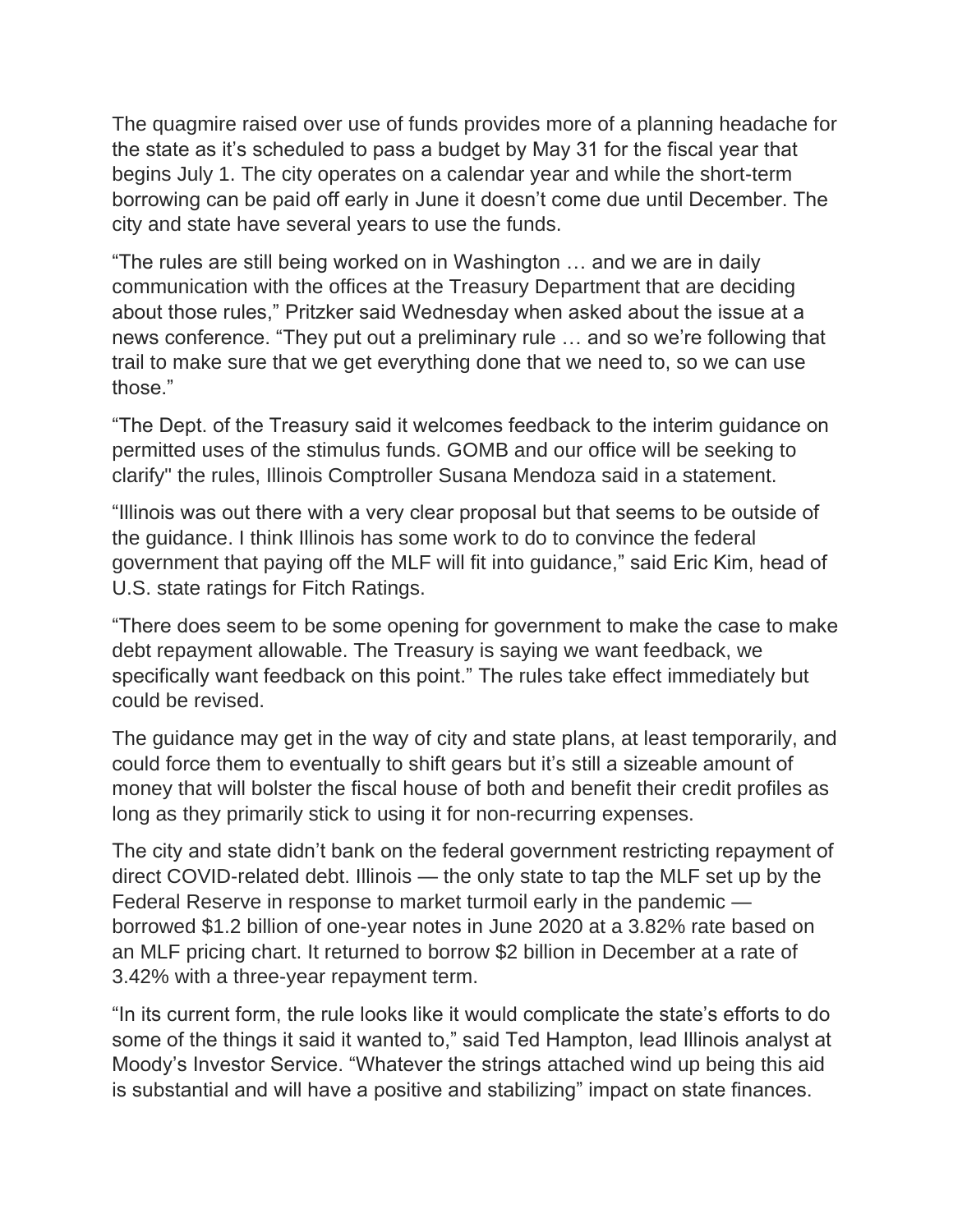

*"Whatever the strings attached wind up being this aid is substantial and will have a positive and stabilizing" impact on state finances, said Moody's Ted Hampton.*

While Moody's doesn't tell governments how they should use their money "to the extent that these funds which will not recur can be matched with expenses that are non-recurring because of the pandemic or loss of revenue — that would be more positive," Hampton said. Moody's revised its outlook to stable from negative earlier this year.

Fitch maintains a negative outlook on the state and is watching closely how the state uses the ARP funds before returning the outlook to stable. "State budgets are large and complex and there are broad uses that are allowable" under the guidance, but meeting all the rules can be tricky, Kim said.

## **Guidance**

The overarching purpose of the funding is "to provide fiscal relief that will permit state, local, and tribal governments to continue to respond to the COVID-19 public health emergency" and so the "eligible use category would not include payment of interest or principal on outstanding debt instruments, including, for example, short-term revenue or tax anticipation notes, or other debt service costs."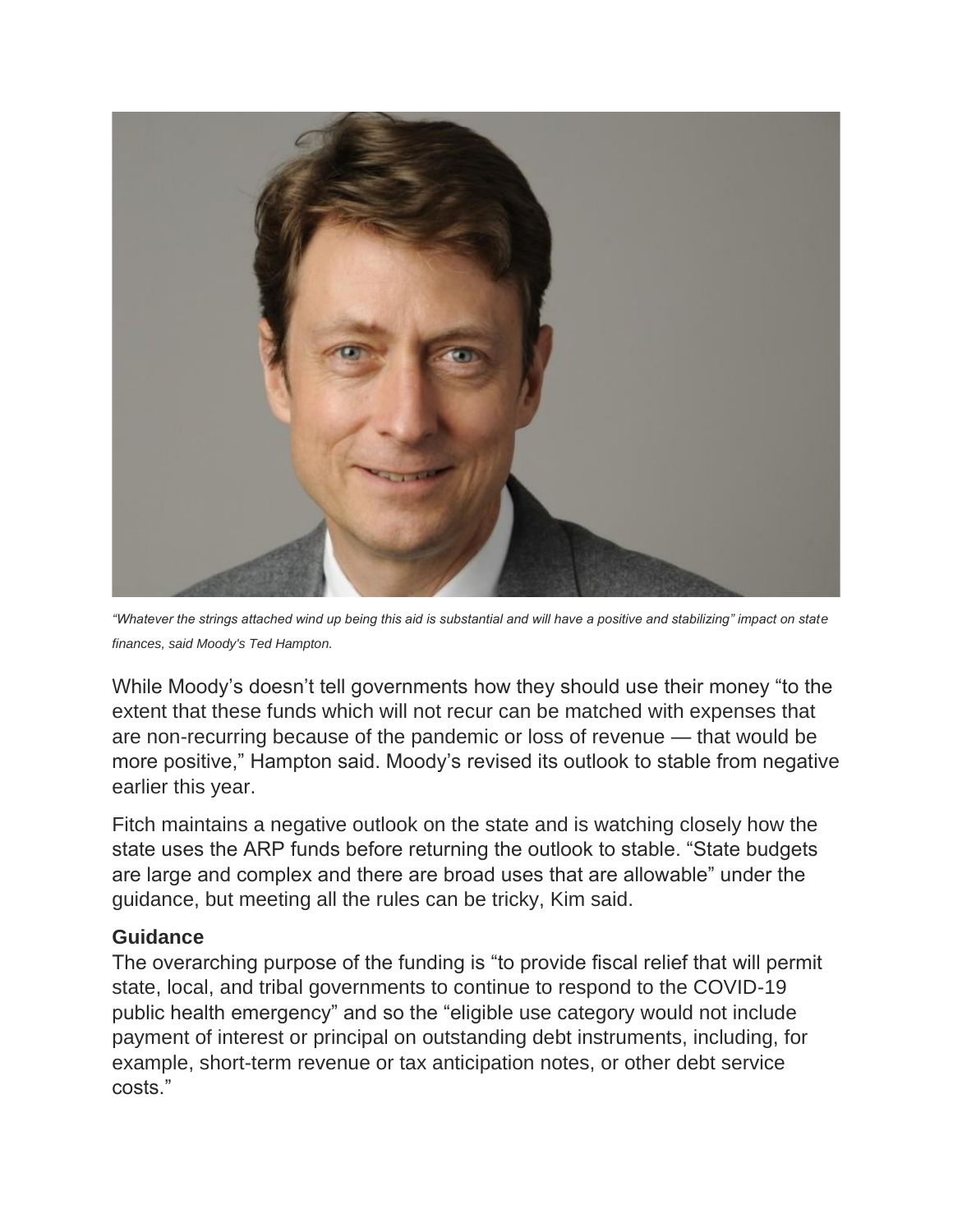Such expenses don't fall under the category "government services" as they don't directly provide services or aid to citizens.

"Payments from the Fiscal Recovery Funds are intended to be used prospectively and the Interim Final Rule precludes use of these funds to cover the costs of debt incurred prior to March 3, 2021," it continues. "Fees or issuance costs associated with the issuance of new debt would also not be covered using payments from the Fiscal Recovery Funds because such costs would not themselves have been incurred to address the needs of pandemic response or its negative economic impacts."

But the Treasury poses a series of direct questions to stakeholders including one on the debt rule: "In the Interim Final Rule, paying interest or principal on government debt is not considered provision of a government service. Discuss the advantages and disadvantages of this approach, including circumstances in which paying interest or principal on government debt could be considered provision of a government service?"

The city, state and others planning to repay COVID-related debt with the funds can argue that it was direct loss of tax revenue and their aim to avoid layoffs or service cuts — which can be restored with ARP funds — that drove the borrowing in the first place and should be eligible for repayment.

The guidance lays out a methodology to calculate the reduction in revenue caused by the pandemic by comparing actual revenue to an alternative representing what could have been expected to occur in the absence of the pandemic. "Importantly, once a shortfall in revenue is identified, recipients will have broad latitude to use this funding to support government services, up to this amount of lost revenue," the guidance says.

The guidance more easily clears a path to restore services or jobs, but Lighftoot and Pritzker avoided deep cuts with the borrowing arguing they would further damage the recovery. They banked on the prospects that with more federal aid they could repay the debt.

Illinois' rating remains one cut away from junk over its chronic \$141 billion pension liability and structural imbalance but Moody's and S&P Global Ratings recently moved their [near-term outlook back to stable from](https://www.bondbuyer.com/news/twin-illinois-rating-outlook-bumps-spur-talk-of-upgrade-prospects) negative as pandemic pressures have eased thanks to federal relief and revenue collections that have turned out less bleak than first expected.

The state owes \$1.043 billion borrowed from non-general funds, \$400 million using the State Treasurer's Office's investment tool and \$2.175 billion in MLF